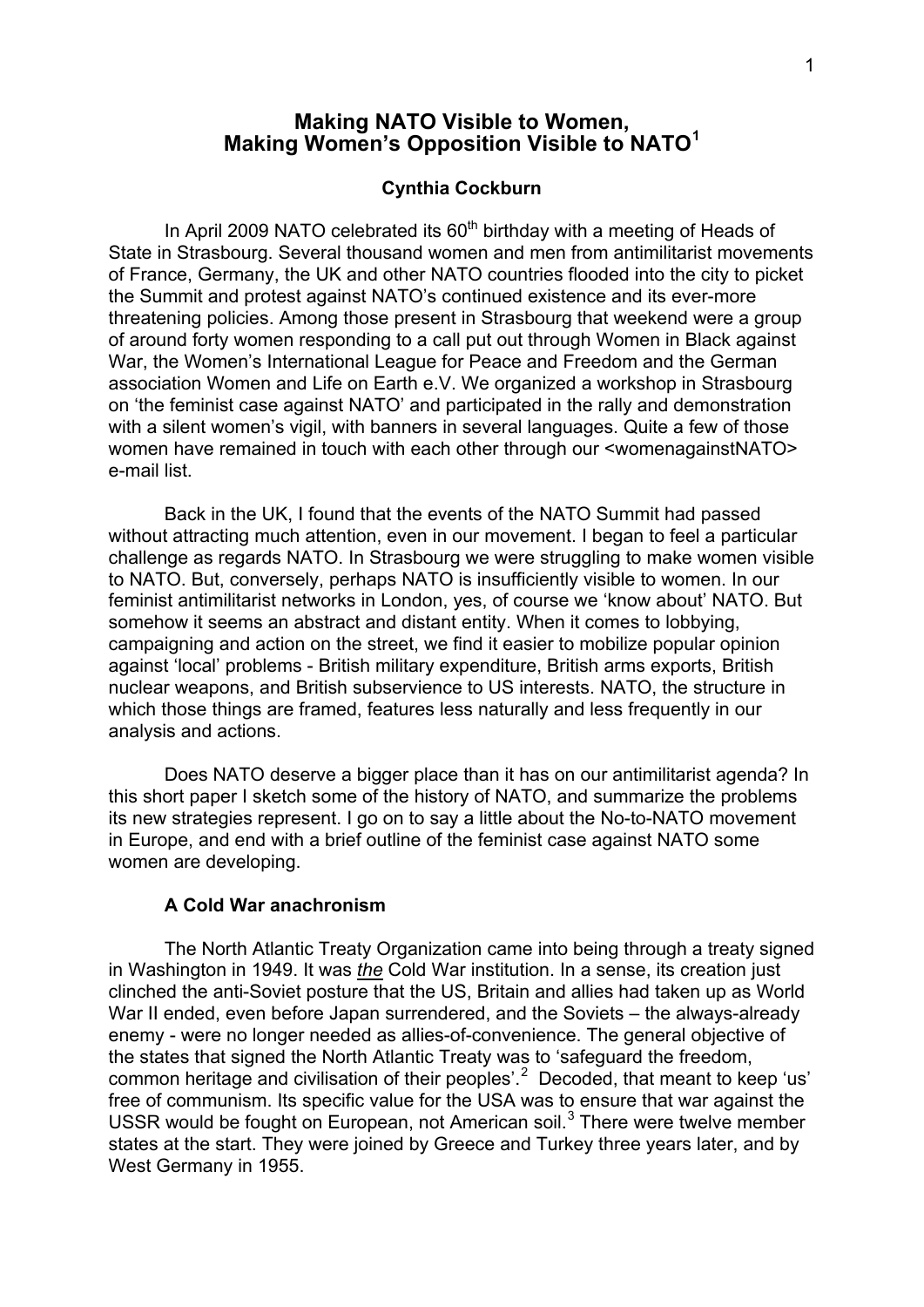President Truman had promised Stalin that West Germany would not be included in NATO. The betrayal of this agreement prompted the USSR to set up the Warsaw Pact, an opposing military alliance of those countries that would soon be called 'the Eastern Bloc'. There followed a 35-year stand-off between the two alliances, during which no direct war was fought. Instead war was displaced to many proxy countries around the world, including Korea and Vietnam.

In 1990 the Soviet Union began to disintegrate and the Warsaw Pact was dismantled. In Cold War logic this would have been the moment to disband NATO. Instead, a NATO declaration issued in London that year affirmed its existence. It talked about extending a hand of friendship to the countries of East and Central Europe, against whom NATO's weaponry had till then been targeted, and spoke of the Alliance helping to 'build the structures of a more united continent, supporting …the peaceful resolution of disputes.' [4](#page-10-0)

But to a lot of people it was a mystery why a military alliance should be seen as necessary to peaceful conflict resolution. Gradually at least one reason why the politicians were hanging on to NATO became clearer. As the USA proclaimed its vision of 'the new American century', the dawn of a unipolar world, NATO was going to serve both as a framework in which to hold its allies into military 'inter-operability', and as international camouflage to obscure the pursuit of US strategic interests, which, in turn, are cover for the interests of global capital.

Since then the trends observable in NATO have become more and more worrying, more threatening to world peace. A shift of direction was already detectable in the Strategic Concept documents of 1991 and 1999, and it has been clearer still in NATO's policy statements and actions since the events of 9/11. Now, at the forthcoming Summit in Lisbon, a new Strategic Concept is to be adopted and launched. It is expected to confirm the following kinds of development over the next decade.

#### **Ever larger**

First, enlargement – there is a clear intention to enlarge NATO's membership but in a particular way. After the collapse of the Soviet Union, the priority was to recruit the old Warsaw Pact enemies. In 1999 the Czech Republic, Hungary and Poland joined NATO. Then in 2004 came Estonia, Latvia and Lithuania – a move especially inflammatory to Russian opinion, since these were actually former republics of the USSR. Then Slovenia, Slovakia, Bulgaria and Romania signed up, and most recently Albania and Croatia.

Naturally, Russia, seeing that it was going to be isolated and surrounded, was deeply disturbed by these developments. NATO pinned it into dialogue by means of the NATO-Russian Joint Council. The Russian invasion of Georgia in 2008, in support of South Ossetia's defection, seriously threatened the survival of the Joint Council. But NATO's Secretary General hastened to say that even the risk of deteriorating relations with Russia must not be allowed to 'derail NATO enlargement', which 'is not negotiable'.<sup>[5](#page-10-0)</sup>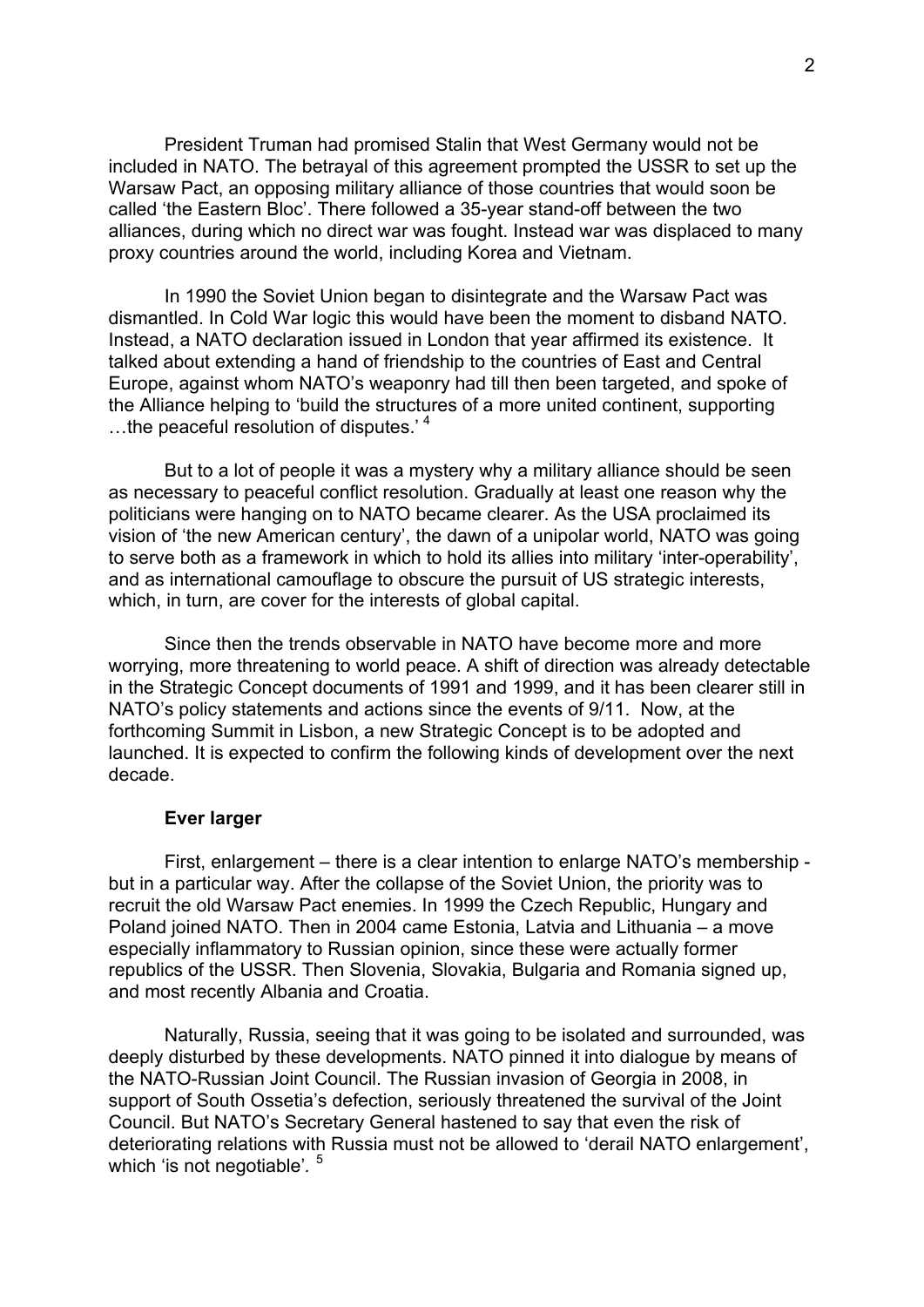There is pressure now to include Sweden and Finland in NATO – because, with the melting of the Arctic ice cap, the far north is becoming an economically strategic zone.<sup>[6](#page-10-0)</sup> Particularly worrying is talk of Israel joining NATO. Israel desires this – and some political leaders of NATO states are in favour. Already there is active military co-operation with Israel. Indeed, in July 2010 five Israelis lost their lives in a NATO accident in Romania.<sup>[7](#page-10-0)</sup> There is even speculation that NATO might eventually take over 'security missions' in the West Bank and Gaza on Israel's behalf.

In 1994 NATO established what it calls its Partnership for Peace, a device for holding close a group of more than twenty countries, stretching from the North Atlantic into the Caucasus and Central Asia. There is also, since the 1990s, a Mediterranean Dialogue process, which draws Algeria, Egypt, Israel, Jordan, Mauritania, Morocco and Tunisia into the NATO net. There is the Istanbul Initiative which assures a military link-up with Bahrain, Qatar, Kuwait and the Emirates. And beyond that, NATO has a list of even more far-flung states it calls 'contact countries' – that is, Australia, New Zealand, Japan and South Korea. $8$ 

This enlargement strategy is beginning to make more sense if, instead of asking 'who's in it?', we ask 'who isn't?'. It is clearly about lining up the world behind the USA in defining and isolating certain perceived enemies – among which Iran is very significant.

# **A more war-ready force**

A second important and negative trend is that NATO is behaving in ever more expeditionary and belligerent ways. Already in the nineties it was becoming more pro-active. It first engaged 'out of area' by sending the Implementation Force (IFOR) to Bosnia in 1995 under a UN mandate. The 1999 campaign of air strikes against Yugoslavia, to cause Serb forces withdrawal from Kosovo, was the first out-of-area military operation without UN approval.

From 2001 it began to be evident that NATO would soon become involved in military actions even beyond the borders of Europe. When US targets were attacked, supposedly by Al-Qaeda, NATO's Secretary General invoked Article 5 of the Treaty, which states that an attack on one member will be considered an attack on all. As it happened, NATO did not join the US assault on Afghanistan at that time. Again, in the case of Iraq, two years later, although several NATO states individually joined the US-led coalition assembled to overthrow Saddam Hussein's regime, French and German opposition to this war was enough to keep NATO from mobilizing.

However, in 2003 NATO did for the first time exert military force outside Europe, by accepting strategic command of the UN-mandated force around the Afghan capital Kabul. This was at first defined as a peace-keeping force. But we have seen what followed - NATO is now fighting a hot war in many parts of Afghanistan.

NATO's tendency to 'mission creep' is not disguised. A quick scan of their website <www.nato.int> shows they are proud of their anti-terrorist naval operation in the Mediterranean, their anti-piracy actions off the Horn of Africa, their training of Iraqi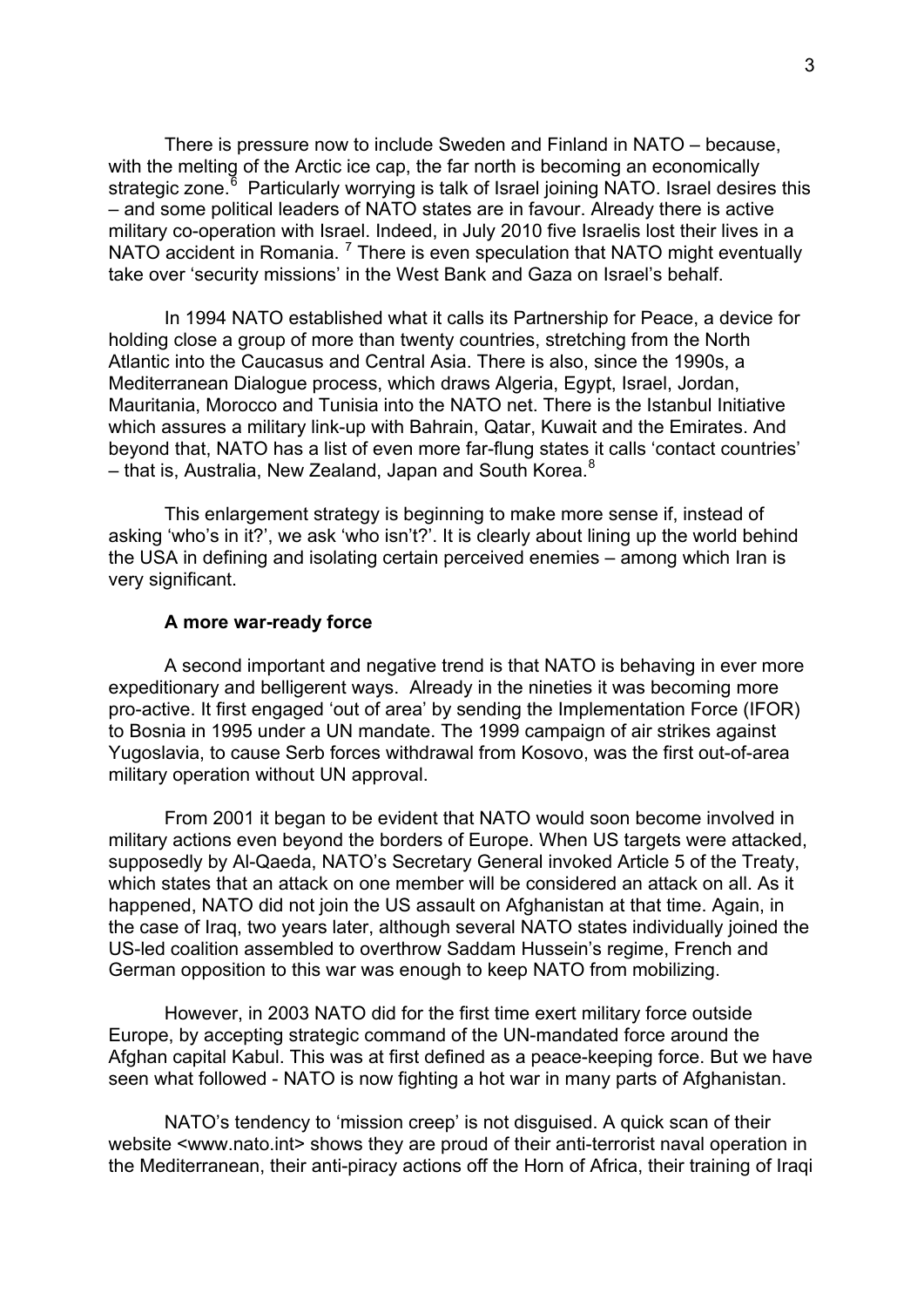security forces, helping transport African Union troops in Darfur, and carrying out earthquake relief operations in Pakistan. A sign of NATO's expansionist view of its role is the recent launch of a NATO Response Force of fighting units with sea and air support, contributed on rotation by member states, which are on constant standby to deploy anywhere in the world within five days (see end-note 3). Anders Fogh Rasmussen, the new NATO Secretary General, said earlier this year in a speech in Poland that *quote* 'today's risks and threats are increasingly global in nature, and our Alliance must reflect this fact'.

#### **Flouting international law and United Nations principles**

A third problem with NATO, some people argue, is that its very existence as a military alliance of Western states contradicts the notion of global solidarity and the existing international structures for peace and security in which we place so much hope, particularly the United Nations. Roland Weyl, of the International Association of Democratic Lawyers has set out several ways in which NATO breaches international law.[1](#page-10-0)0 For a start, Article 1 of the UN Charter states that 'peace shall be brought about by peaceful means'. NATO is a *war-fighting* alliance. Article 52 of the UN Charter does permit of the creation of *regional* alliances, but only in order to further peace. In any case, given NATO's enlargement and role expansion, it is doubtful if it can still be considered as having a strictly regional identity.

Then again, tokenistic though it may be, there is a trace of global democracy in the United Nations. The membership of the Security Council is carefully designed to ensure inclusion of countries of the global South as a brake on the powerful states of the global North. NATO embodies just the opposite principle. It is clearly an alliance of relatively rich northern states, heavily dominated by the USA. Together NATO's member countries account for three-quarters of total world military expenditure. More and more it is a matter of the US and other rich countries and their 'clients' excluding and controlling 'the rest'.

Something odd and worrying happened in September 2008. Although the UN and NATO are totally different in purpose and composition, NATO Secretary General (it was then Jaap de Hoop Scheffer) and UN Secretary General Ban Ki Moon signed a UN-NATO Joint Declaration of Co-operation. It was not widely publicized, there was barely any media comment. What was it about? It spoke of 'effective and efficient coordination between our Organizations', and went on, 'Further cooperation will significantly contribute to addressing the threats and challenges to which the international community is called upon to respond. We therefore underscore the importance of establishing a framework for consultation, dialogue and cooperation, including, as appropriate, through regular exchanges and dialogue at senior and working levels on political and operational issues<sup>7</sup>.<sup>[11](#page-10-0)</sup>

This initiative by the UN Secretary General is deeply disturbing. The Transnational Foundation for Peace and Future Research comment on it as follows. The two Secretary Generals, they write, seem to sign the Declaration as 'partners of equal standing'. The Foundation asks: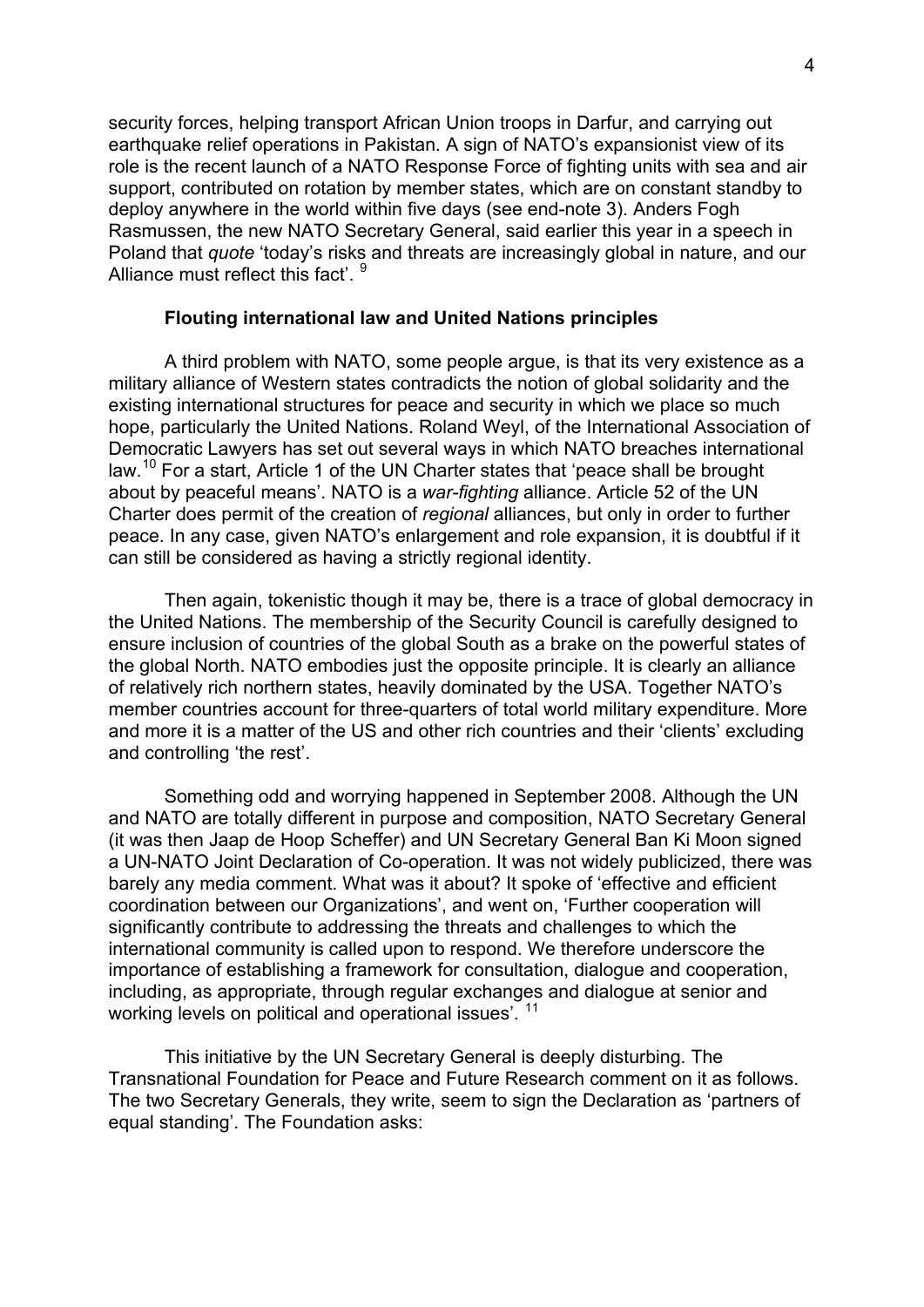Given the special status NATO now acquires through this Agreement, how likely is it that the UN Secretary General and Security Council – where three of the five permanent seats are held by NATO members – will (a) be able to uphold the necessary distinctions between NATO actions and UN actions? (b) [challenge] possible future breaches of international law by NATO? and (c) be able, as UN members, to work credibly for general and complete disarmament and nuclear abolition?<sup>, [1](#page-10-0)2</sup>

# **Tutoring the European Union in militarization**

A fourth and very serious worry about NATO is the pressure it is bringing to bear on the European Union to militarize. The EU itself started this train of thought in the 1990s. The Maastrict Treaty of 1992 was the start of a Common Foreign and Security Policy for the EU and it foreshadowed a common European Security and Defence Policy (ESDP), in which the Western European Union would be the EU's defence component. The antimilitarist movements of the EU member states have all along strongly protested against this militarization of an economic union that was intended to guarantee an end to Europe's propensity for war.

The desire of the USA is that Europe carry its weight, as Europe, in the project of the 'new American century'. At the same time, since the EU should in no way seek to rival US power, it should act in compatibility with NATO. And the EU is responding in this spirit. Close co-operation between NATO and the Western European Union began soon after Maastricht. In 1996 foreign ministers agreed to build up what they called a 'European Security and Defence Identity' within NATO. In 2004 France, Germany and the UK launched the idea of establishing EU rapid reaction units composed of joint battle groups. From 2004 the EU has actually 'done' military. It has undertaken an operation in Bosnia-Herzegovina. In 2008 it took over counter-piracy operations from NATO. [13](#page-10-0)

The US thinking behind all this is expressed very neatly by Robert Gates, the US Defence Secretary, in a speech in February this year.<sup>[1](#page-10-0)4</sup> He moaned that 'large swathes of the general public and political class [of Europe] are averse to military force and the risks that go with it'. 'The demilitarisation of Europe' he said, 'has gone from being a blessing in the  $20<sup>th</sup>$  century to being an impediment to achieving real security and lasting peace in the 21<sup>st</sup>.

# **Maintaining Europe as a nuclear bunker**

The fifth problem NATO represents (and the last I shall touch on here) is the impediment it represents to multilateral nuclear disarmament. The Alliance's nuclear capability encompasses that of France (348 warheads) and the UK (160 warheads) as well as the massive stockpile of 10,500 warheads in the USA. Further, the USA has the co-operation of European countries in the deployment of its highly controversial space shield, the 'missile defence' system. It uses British facilities at Fylingdales and Menwith Hill and has put pressure on Poland and the Czech Republic to house its radar stations. This prompted massive popular resistance in both those countries, and brought about a political crisis in the Czech Republic in March 2009.<sup>[1](#page-10-0)5</sup>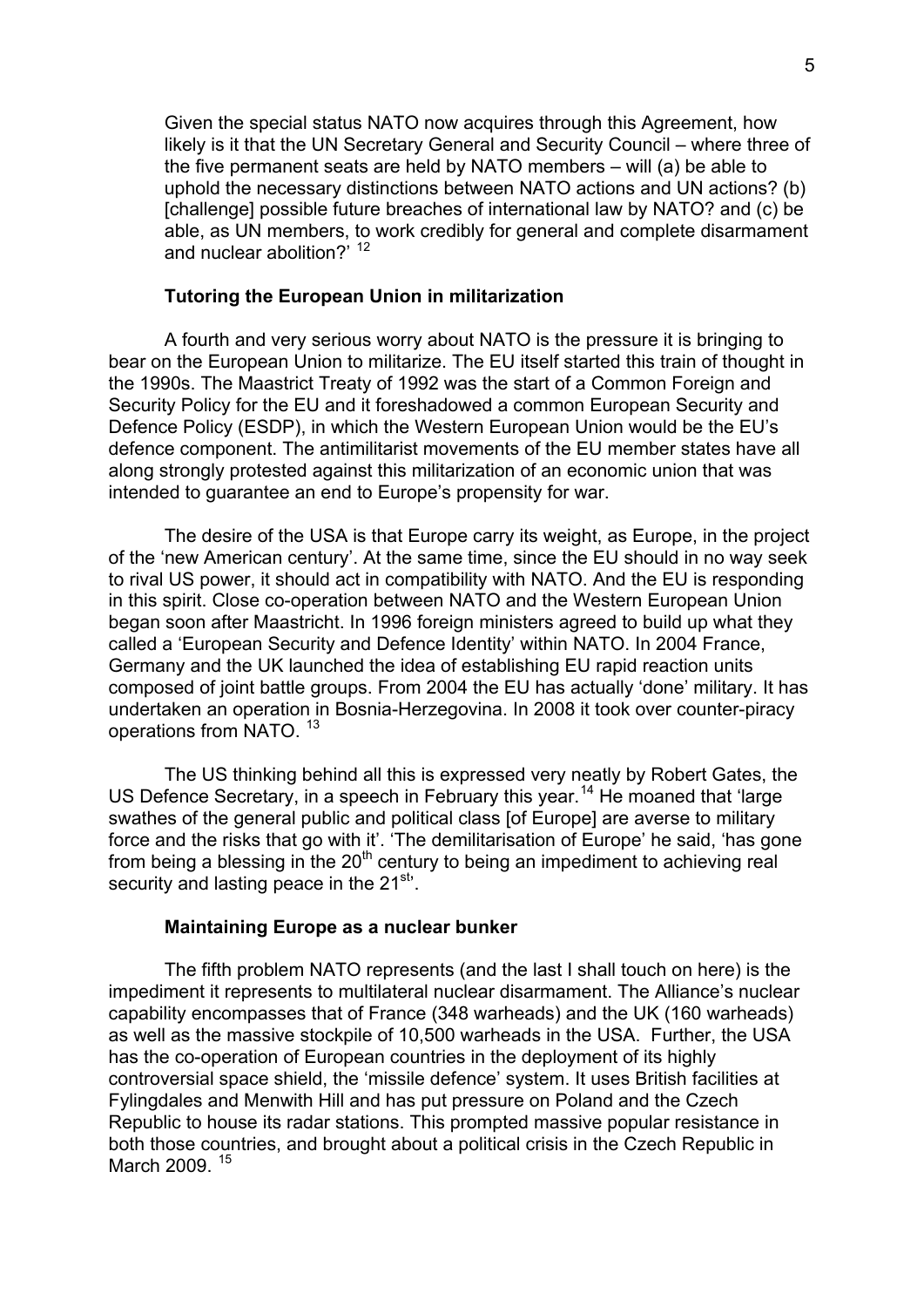Recently, five countries, Belgium, the Netherlands, Luxembourg, Norway and Germany, have called for a debate about the withdrawal of US warheads from Europe.<sup>[1](#page-10-0)6</sup> But it appears to be non-negotiable. Hillary Clinton said in a speech at the foreign ministers meeting in Tallinn in April 2010 that 'As long as nuclear weapons exist, NATO will remain a nuclear alliance; as a nuclear alliance, sharing nuclear risks and responsibilities widely is fundamental.<sup>' [1](#page-10-0)7</sup>

What's more, first strike is still not out of the question. American Friends Service Committee peace analyst Joseph Gerson wrote in his book, *Empire and the Bomb*, that during at least 40 wars and international crises since Nagasaki, US presidents have prepared and threatened to initiate nuclear war.<sup>[1](#page-10-0)8</sup> In a radical 150page manifesto for a new NATO published in January 2008, influential military thinkers close to NATO called for the Alliance to consider a 'first strike' policy in situations of severe international tension and to pre-empt threats from nuclear-armed enemy states. (CND responded to their proposal as 'an insane and illegal prescription [that] would ultimately lead to nuclear disaster'.)  $19$  $19$ 

### **'No-to-NATO'**

The foregoing is a very brief sketch of just some of the problems inherent in NATO. I make the points as a contribution to discussion and debate in and among our feminist antimilitarist networks and groups. I hope that others will refine, correct and add to them.

Let's turn briefly to the movement opposing NATO. NATO has meetings of heads of state every two years or so. These have always attracted protest. But the last one, in April 2009, mentioned at the start of this paper, which was not only a  $60<sup>th</sup>$ anniversary celebration but also attended by Barack Obama, gave rise to a sizeable protest movement. It was made up of antiwar groups and left political parties mainly from France, Germany, the UK and other NATO member states, and called itself 'Noto-NATO'. It had an international coordinating committee, which devised a plan of protest action for Strasbourg over the weekend of the Summit meeting. The idea was to mount a three-part programme. First, there would be a 'counter-Summit', a big twoday antimilitarist conference with a wide range of international speakers. Second, space would be provided for a peace camp, from which non-violent direct action would be organized, specifically blockading approach roads to the building where the Summit would be held. Third there would be a mass rally and march.

A small group of women of WiB, WILPF and WLOE, myself included, decided to work together to try to mobilize a women's presence at No-to-NATO, to ensure a feminist antimilitarist element in the combined transnational movement and, through that movement, to make feminist opposition visible to NATO itself. We put the idea out on our international mailing lists and waited for responses. As already mentioned at the start of this paper, around forty women from eight countries responded to our call. Many of you now reading this paper will have been among them. <sup>[20](#page-10-0)</sup>

#### **Making a 'feminist case against NATO'**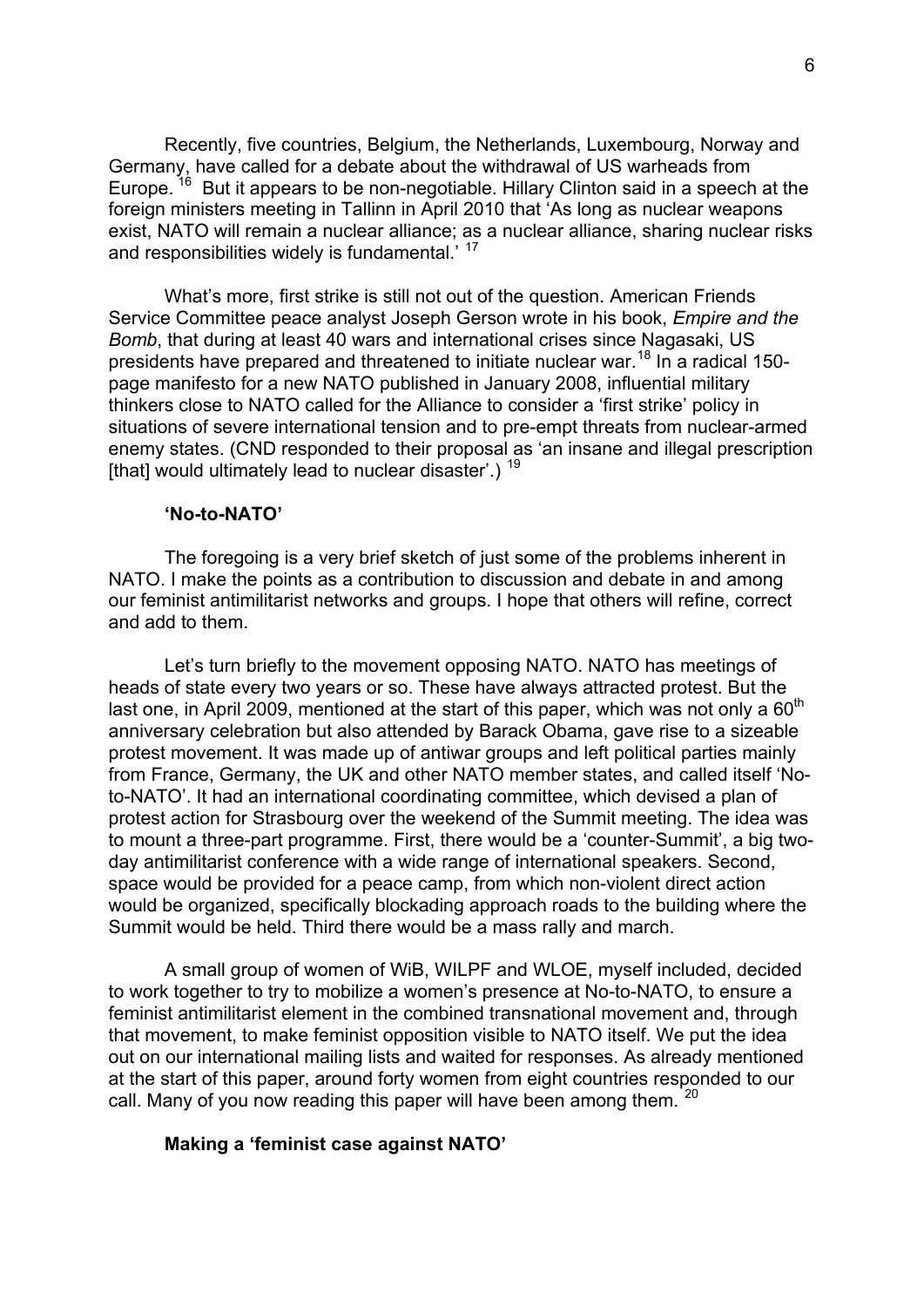At the workshop we organized at the counter-summit, we began to develop a 'feminist case against NATO'. Fourteen papers were submitted for the workshop by women living in six countries. In the concluding part of this paper I now draw on, and add to, this analysis. It is important to stress, at the outset, that feminists start from the very same base-line case made against NATO by all its opponents. In other words we do not fail to address the problematic nature and development of NATO as set out above. However, to this general critique of NATO, we add a gender critique.

Firstly, it is a critique of NATO *as an international actor*. NATO is a massive military alliance of nation states. Nira Yuval-Davis and other feminist theorists have shown how the concept of 'nation' is profoundly gendered, how nationalism and patriarchy are structurally interlocked, and how nations and nationalists use and exploit 'women'.<sup>[2](#page-10-0)1</sup> NATO is the product of Cold War thinking, the concept of a globe divided into two 'blocs' of nation states, champions of rival ideologies. Some feminist contributions to the Strasbourg workshop talked about the 'patriarchal logic' of blocs, a brotherhood of nations in arms seeking out fantasy foes long after the original enemy is dead and buried.

Secondly, women have been making a feminist case against NATO's *military bases, installations and production facilities* in our countries. Although, for the most part, these belong to the national armed forces of member states, they are in effect part and parcel of NATO resources in Europe. Several women wrote workshop papers about the damaging effect of military installations on the lives of women in neighbouring communities. They described women's non-violent direct action outside the razor wire and security checkpoints, protesting against the toxic pollution, the danger of radiation, noise and blighted landscapes brought by militarization. Women also protest against sexual exploitation and violence against women by military personnel. In Bosnia and Kosovo, UN and NATO-led forces not only generated a massive sex industry, but individual soldiers (along with NATO contractors and UN police) were actively involved in the trafficking process, receiving trafficked women and girls at borders, smuggling them into military bases and acting as pimps. Although NATO adopted, in 2004, a Policy Against Human Trafficking, no suspected NATO traffickers have been prosecuted.<sup>[2](#page-10-0)</sup>

Third, the persistence of the 'NATO system' after the collapse of the Soviet Union has *prevented the European demilitarisation* so many women struggled for throughout the eighties. The populations of Europe could at that moment have gained a 'peace dividend' by softening international postures, reducing military spending and channelling more aid to the global South. Instead they have been required to sustain a degree of militarization that masculinizes and deforms everyday life. It has been argued that the EU is converting to this 'hard' masculine image in response to the chiding of US policy-makers that Europe is a feminine, soft, civilian power. European leaders want to play 'with the big boys'.[2](#page-10-0)3 A commitment to contribute to a European force as well as to NATO calls for high military budgets in EU member states. Feminists argue that this drains funds from the education, health and housing services badly needed by women, the sex that still carries a very high proportion of the burden of domestic life and care. In response to the current financial crisis the British government has made a brutal decision to protect the national 'defence' budget at the expense of the 'social' budget. So disproportionately do the resulting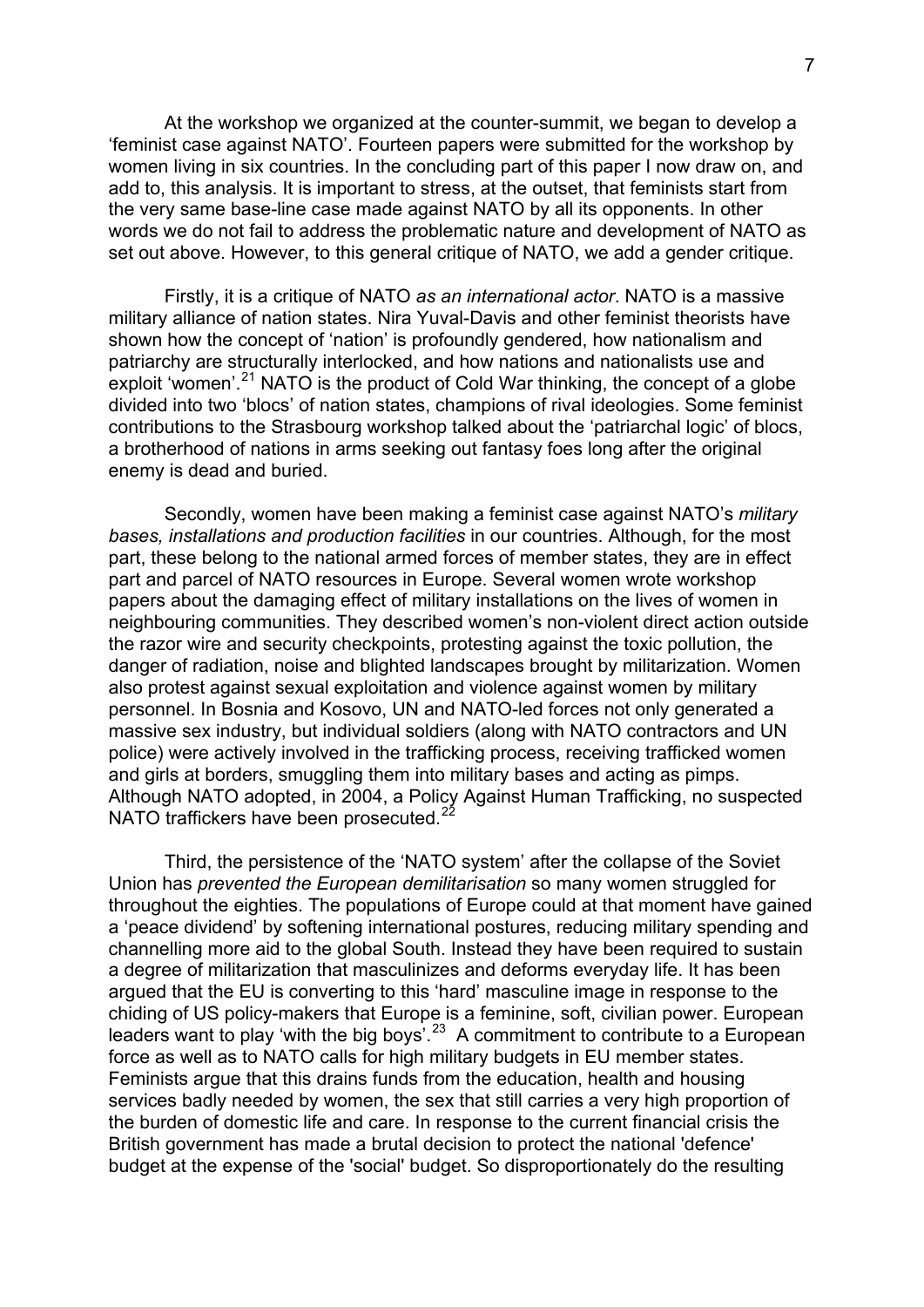cuts in services and benefits bear on women that the Fawcett Society, a women's advocacy organization, is taking the government to court under sex discrimination  $l$ aw.  $^{24}$  $^{24}$  $^{24}$ 

Finally, feminist antimilitarists make a case against *NATO as a perpetrator of wars.* The effects of war are dramatically gendered. There is a growing trend to civilian casualties, disproportionately women and their dependants. Women are the majority of the displaced and refugees, trying to maintain their families in impossible circumstances. Thousands are widowed, deprived of a viable existence. Sexual violence redoubles in and after war. We see all these effects in NATO's war in Afghanistan.

## **NATO's gender hypocrisy**

Improbable as it may seem, NATO prides itself on 'mainstreaming' gender into its structures and activities. 'NATO and its Partners', they say on their website, 'are promoting the role of women within NATO-led operations and missions' and increasing the knowledge and skills available on 'gender and diversity'. Last year the Strategic Commands received guidelines for the integration into the NATO Command Structure of UN Security Council Resolution 1325 on 'Women, Peace and Security'. There is a NATO Office on Gender Perspectives, and gender advisers have been appointed. An implementation report on 1325 is to be published in time for the Lisbon Summit<sup>[2](#page-10-0)5</sup>

The Alliance's self-professed gender sensitivity can only deepen feminist cynicism about 'gender mainstreaming'. Here is an alliance of powerful Western states exploiting the manly notion of 'liberating Afghan women from oppression by the Taliban' as one of its justifications for invading the country.[2](#page-10-0)6 Women's insecurity is multiplied in the chaos and brutality of a decade of armed conflict. Then the intruders announce plans to make their escape by negotiating the re-entry to power of – the Taliban. Afghan women certainly have a feminist case against NATO. And so do women in NATO member states.

#### **How shall we mark the forthcoming Summit?**

Another NATO Summit is almost upon us. It will be held in Lisbon 19-21 November 2010. It will be notable for the launch of a new Strategic Concept, the first since 1999. The signs are that this will recommit NATO to the strategies about which concern has been expressed in this paper - membership enlargement, military expansionism, militarization of the EU, and the retention of nuclear weapons. We need to be alert to what goes on in Lisbon. Can we use the media attention it will generate to make our case as women against NATO?

Once again, the international co-ordinating committee of No-to-NATO are mobilizing protest there. But we women who went to Strasbourg, from WILPF, WiB and other groups, took a collective decision then not to picket the Summit next time. The rally and demonstration in Strasbourg was met by an extraordinarily heavy and aggressive police response, exacerbated by the presence of large numbers of demonstrators who burned buildings and trashed local facilities. It was totally counter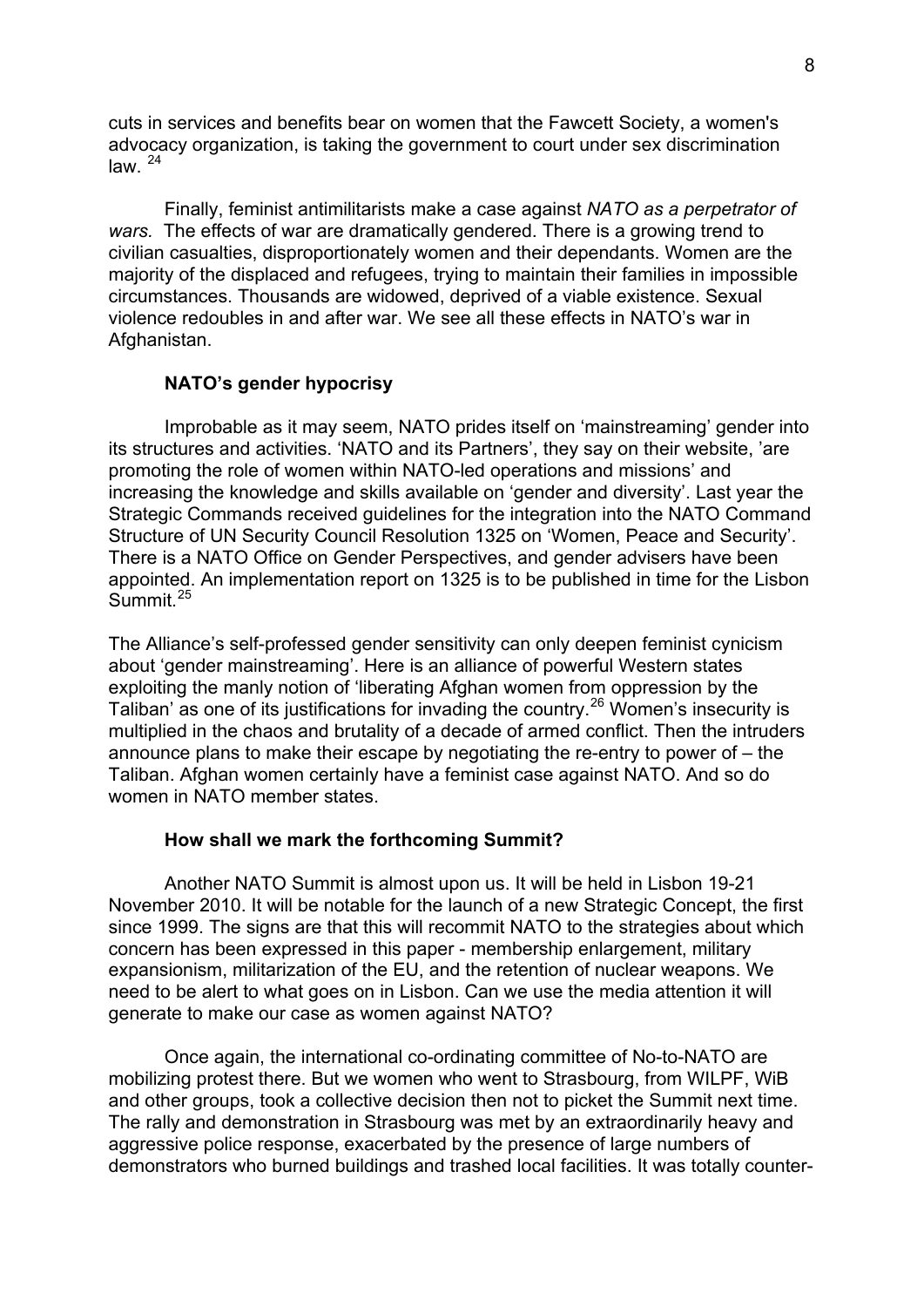productive for the peace movement – all the public saw of our protest, first hand and in the media, was smoke and flames. We felt the violence might well recur in Lisbon. Instead, we formed an e-mail list <womenagainstNATO>, so as to be able to remain in touch with each other, to develop our women's critique of NATO, and plan actions on this and other occasions in our own countries and cities, and around our local NATO sites.

Please therefore circulate this background paper widely, as a basis for a discussion between us about whether we might want to organize women's action against NATO on the weekend of the Lisbon Summit, 19-21 November 2010. What can we do to make 'the NATO problem' more visible to the public in our countries, especially the women, and at the same time make our opposition clearly visible to NATO? Can we co-ordinate and synchronize our actions to achieve a good sense of solidarity, and greater media impact?

You are welcome to communicate with me at the e-mail address below. But better still, send your ideas to the Women Against NATO e-mail list. To sign up, just address an e-mail with your request to:

<womenagainstnato-list-subscribe@gn.apc.org>.

Remember that you can also see Women say No to NATO material on the website of Women and Life on Earth: <www.wloe.org>.

**Contact details:** 

**Cynthia Cockburn Women in Black London <c.cockburn@ktown.demon.co.uk>** 

**September 1, 2010.** 

# **NOTES:**

l

 $1$  This paper has been prepared as the basis for discussion in our feminist antimilitarist organizations, with a view to planning women's co-ordinated non-violent direct action to mark the NATO Summit in Lisbon, Portugal, on the weekend of November 19-21, 2010.

<sup>&</sup>lt;sup>2</sup> The North Atlantic Treaty. <http://www.nato.int/cps/en/natolive/official\_texts\_17120.htm> accessed 13 August 2010.

 $3$  This and some subsequent points are drawn from a succinct and useful presentation on NATO, with accompanying Powerpoint, prepared for the No-to-NATO movement by Hans Lammerant of the activist Belgian group Vredesactie ,<www.vredesactie.be>.

<sup>&</sup>lt;sup>4</sup> 'Declaration on a Transformed North Atlantic Alliance', issued at NATO's London Summit, 5-6 July 1990. < http://www.nato.int/cps/en/natolive/news\_64790.htm?selectedLocale=en> accessed on 13 August 2010.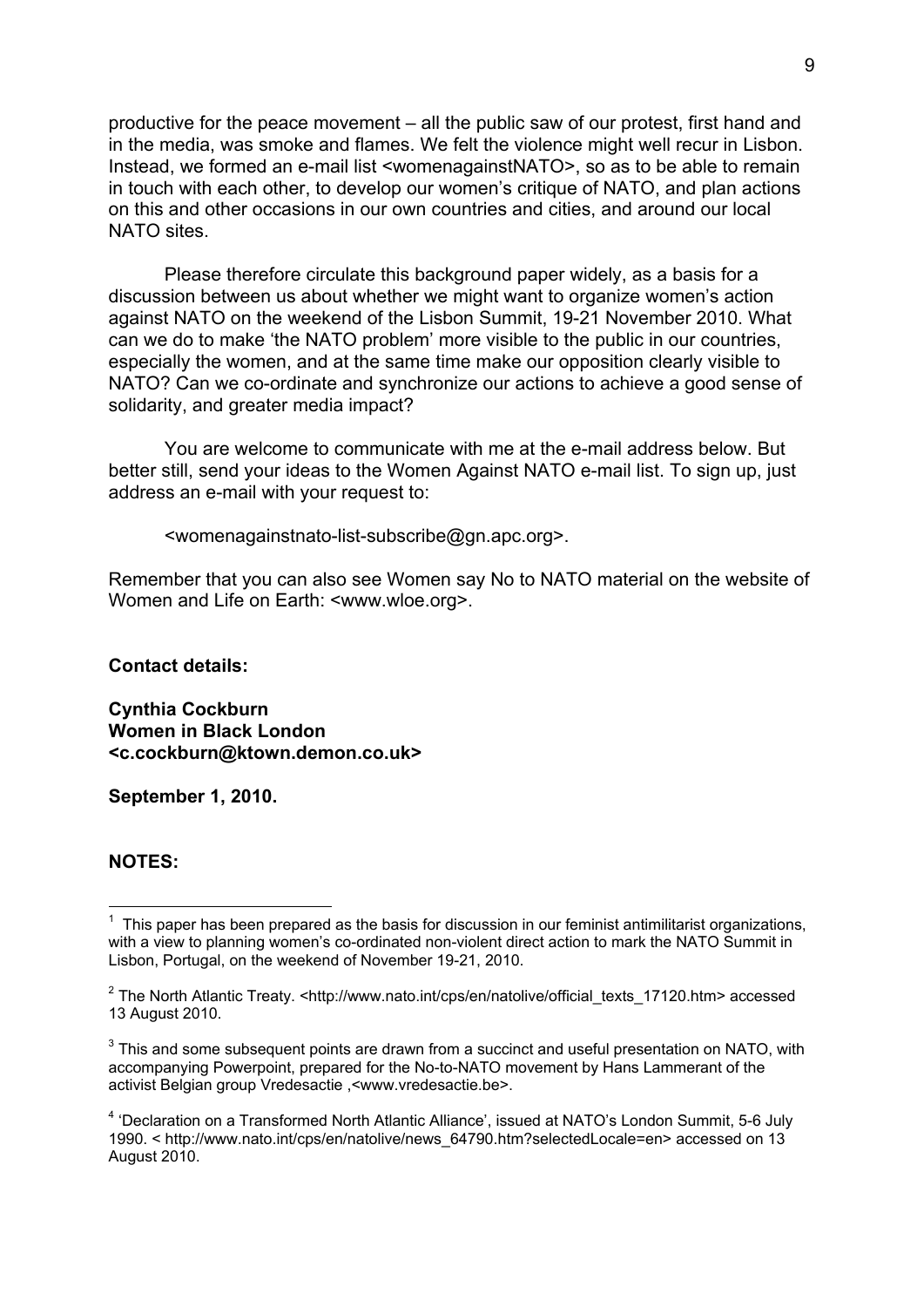5 'NATO at 60: the way forward', speech by Jaap de Hoop Scheffer, NATO's Secretary General. <http://www.nato.int/docu/review/2009/0902/090205/EN/index.htm> accessed 13 August 2010.

 $6$  'Help stop Sweden's furtive accession to NATO', Jan Oberg, 9 February 2010, seen at <http://www.internationalpeaceandconflict.org/profiles/blogs/help-stop-swedens-furtive> accessed 13 August 2010.

7 Robert Fiske, 'Israel has crept into the EU without anyone noticing", *The Independent*, 31 July 2010. This article can be seen online at <http://www.independent.co.uk/opinion/commentators/fisk/robertfisk-israel-has-crept-into-the-eu-without-anyone-noticing-2040066.html> See also, Yaakov Katz, 'Israel seeks to influence NATO strategic review', *Jerusalem Post*, 13 January 2010, seen at < http://www.jpost.com/Cooperations/Archives/Default.aspx> accessed 13 August 2010.

<sup>8</sup> 'Profile: NATO'. BBC News. <http://news.bbc.co.uk/1/hi/world/europe/country\_profiles/1549072.stm> accessed 13.August 2010.

<sup>9</sup> 'Rasmussen in Poland: expeditionary NATO, missile shield and nuclear weapons', by Rick Rozoff, 15 March 2010. From <http://australia.to/2010/index.php?option=com\_content&view=article&id=1517> accessed 13 August 2010.

 $10$  'L'OTAN et la legalite internationale', A4 paper published by Droit-Solidarite, series of the Association Internationale des Juristes Democrates, Paris. 19 November 1999. Commentary by Roland Weyl on the Charter for European Security of the Organization for Security and Cooperation in Europe, Istanbul, November 1999, and the North Atlantic Treaty.

<sup>11</sup> 'UN Secretary General committed to working with NATO', available at <http://www.nato.int/docu/update/2007/01-january/e0124a.html > accessed 13 August 2010.

<sup>12</sup> 'Secret UN-NATO Cooperation Declaration', Transnational Foundation for Peace and Future Research (TFF), <http://www.transnational.org/Resources\_Treasures/2008/TFFBoard\_UN-NATO.html> accessed 13 August 2010.

<sup>13</sup> 'NATO's relations with the European Union'. <http://www.nato.int/issues/nato-eu/index.html> accessed 13 August 2010.

<sup>14</sup> John J. Kruzel, American Forces Press Service, article titled 'US hopes NATO's proposed reforms ready this year', at <http://www.defense.gov//News/NewsArticle.aspx?ID=58118> accessed 13 August 2010.

<sup>15</sup> See 'CND welcomes success of Czech opposition to US Missile Defence' available at <http://www.cnduk.org/index.php/20090318682/press-releases/missile-defence/cnd-welcomessuccess-of-czech-opposition-to-us-missile-defence.html> accessed 13 August 2010.

<sup>16</sup> 'Ministers urge NATO nuclear policy review', available at <http://www.armscontrol.org/act/2010\_03/NATOReview> accessed 13 August 2010.

<sup>17</sup> 'Early analysis of Clinton's Tallinn principles for NATO's discussion of nuclear policies', by Daryl Kimball, executive director, Arms Control Association, 22 April 2010., see <http://www.armscontrol.org>

18 Gerson, Joseph and Walden Bello (2007) *Empire and the Bomb: How the United States Uses Nuclear Weapons to Dominate the World*, Pluto Press and University of Michigan Press.

 $19$  'Threat of pre-emptive nuclear strikes by NATO drives insecurity'. Campaign for Nuclear Disarmament, press release, 22 January 2008. <http://www.cnduk.org/index.php/20080122475/pressreleases/global-abolition/threat-of-pre-emptive-nuclear-strikes-by-nato-drives-insecurity.html> accessed 13 August 2010.

<sup>20</sup> Information, photos and evaluations of the event are available on the Women and Life on Earth website <http://www.wloe.org/Women-say-No-to-NATO.549.0.html>